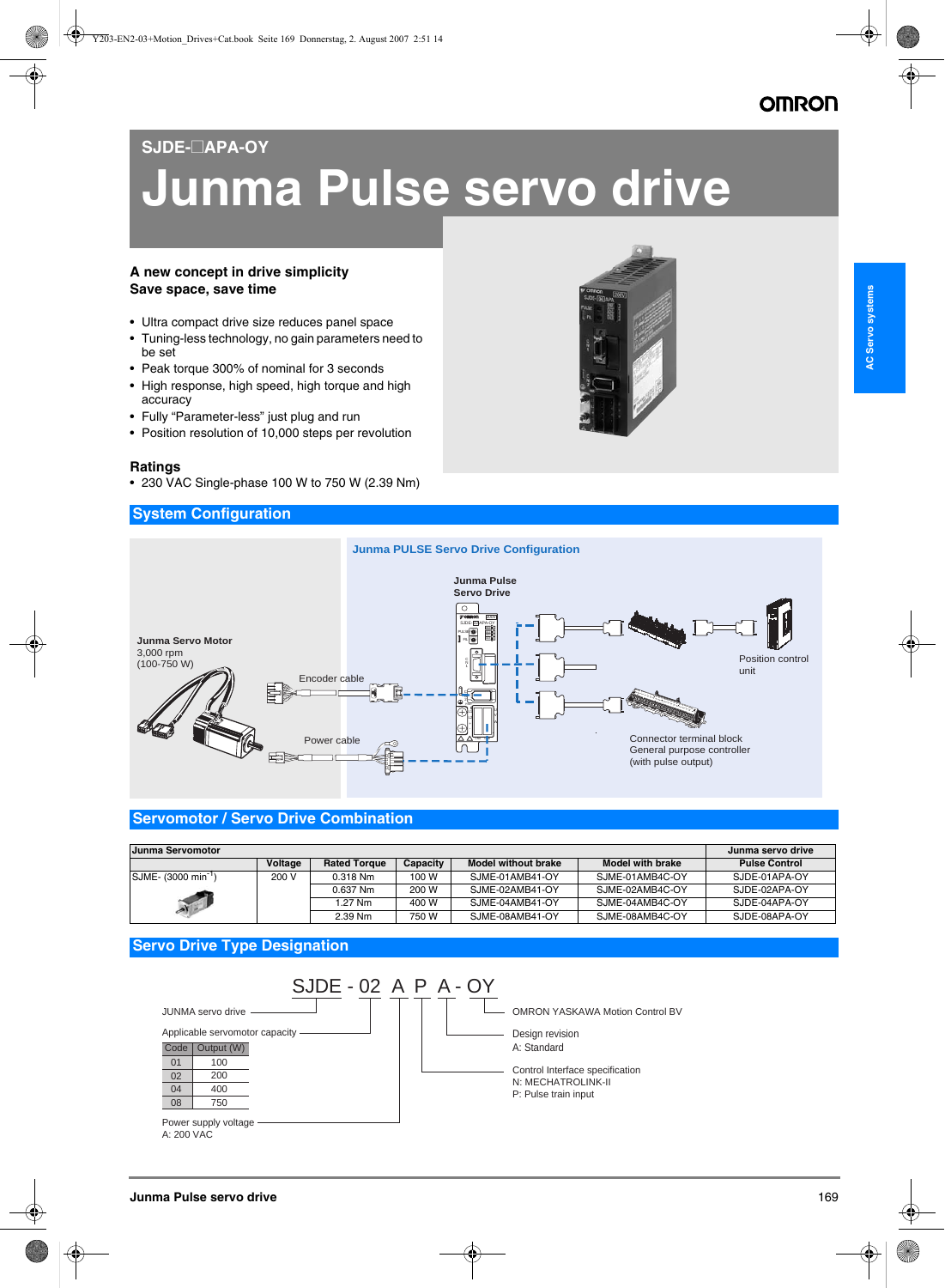# **Servo Drive Specifications**

#### **Junma Pulse Servo Drives**

| <b>Servo Drive Type</b>                                     | $SJDE - \Box$                                                                                                                                            | 01APA-0Y                                                                                                          | 02APA-OY                               | 04APA-OY                                                                                                                                                                                                                                                                                                                                                                                                                                                                                                                                                                                                    | <b>08APA-OY</b>                                                                                                              |  |  |
|-------------------------------------------------------------|----------------------------------------------------------------------------------------------------------------------------------------------------------|-------------------------------------------------------------------------------------------------------------------|----------------------------------------|-------------------------------------------------------------------------------------------------------------------------------------------------------------------------------------------------------------------------------------------------------------------------------------------------------------------------------------------------------------------------------------------------------------------------------------------------------------------------------------------------------------------------------------------------------------------------------------------------------------|------------------------------------------------------------------------------------------------------------------------------|--|--|
| Applicable servomotor                                       | $SJME$ - $\square$                                                                                                                                       | $01A\Box$                                                                                                         | $02A\square$                           | $04A\square$                                                                                                                                                                                                                                                                                                                                                                                                                                                                                                                                                                                                | 08A                                                                                                                          |  |  |
|                                                             | W                                                                                                                                                        | 100                                                                                                               | 200                                    | 400                                                                                                                                                                                                                                                                                                                                                                                                                                                                                                                                                                                                         | 750                                                                                                                          |  |  |
| Continuous output current                                   | Arms                                                                                                                                                     | 0.84                                                                                                              | 1.1                                    | 2.0                                                                                                                                                                                                                                                                                                                                                                                                                                                                                                                                                                                                         | 3.7                                                                                                                          |  |  |
| Max. output current                                         | Arms                                                                                                                                                     | 2.5                                                                                                               | 3.3                                    | 6.0                                                                                                                                                                                                                                                                                                                                                                                                                                                                                                                                                                                                         | 11.1                                                                                                                         |  |  |
| Input power supply                                          | Voltage                                                                                                                                                  | Single-phase, 200 to 230 VAC, + 10 to -15%<br>$(50/60$ Hz)                                                        |                                        |                                                                                                                                                                                                                                                                                                                                                                                                                                                                                                                                                                                                             |                                                                                                                              |  |  |
|                                                             | Capacity KVA                                                                                                                                             | 0.40                                                                                                              | 0.75                                   | 1.2                                                                                                                                                                                                                                                                                                                                                                                                                                                                                                                                                                                                         | 2.2                                                                                                                          |  |  |
| <b>Control Method</b>                                       |                                                                                                                                                          |                                                                                                                   |                                        |                                                                                                                                                                                                                                                                                                                                                                                                                                                                                                                                                                                                             |                                                                                                                              |  |  |
| Feedback                                                    |                                                                                                                                                          |                                                                                                                   |                                        |                                                                                                                                                                                                                                                                                                                                                                                                                                                                                                                                                                                                             |                                                                                                                              |  |  |
| Allowable load inertia <sup>1</sup>                         | kg·m <sup>2</sup>                                                                                                                                        | $0.6 \times 10^{-4}$                                                                                              | $3.0 \times 10^{-4}$                   | $5.0 \times 10^{-4}$                                                                                                                                                                                                                                                                                                                                                                                                                                                                                                                                                                                        | $10.0 \times 10^{-4}$                                                                                                        |  |  |
| Usage / storage temperature                                 |                                                                                                                                                          | 0 to +55° C / -20 to 70° C                                                                                        |                                        |                                                                                                                                                                                                                                                                                                                                                                                                                                                                                                                                                                                                             |                                                                                                                              |  |  |
| Usage / storage humidity                                    |                                                                                                                                                          |                                                                                                                   |                                        |                                                                                                                                                                                                                                                                                                                                                                                                                                                                                                                                                                                                             |                                                                                                                              |  |  |
| Altitude                                                    |                                                                                                                                                          |                                                                                                                   |                                        |                                                                                                                                                                                                                                                                                                                                                                                                                                                                                                                                                                                                             |                                                                                                                              |  |  |
| <b>Vibration/shock Resistance</b>                           |                                                                                                                                                          |                                                                                                                   |                                        |                                                                                                                                                                                                                                                                                                                                                                                                                                                                                                                                                                                                             |                                                                                                                              |  |  |
| Configuration                                               |                                                                                                                                                          | Base mounted                                                                                                      |                                        |                                                                                                                                                                                                                                                                                                                                                                                                                                                                                                                                                                                                             |                                                                                                                              |  |  |
| Cooling method                                              |                                                                                                                                                          |                                                                                                                   |                                        |                                                                                                                                                                                                                                                                                                                                                                                                                                                                                                                                                                                                             |                                                                                                                              |  |  |
| Approx. mass                                                | kg                                                                                                                                                       | 0.5<br>1.0                                                                                                        |                                        |                                                                                                                                                                                                                                                                                                                                                                                                                                                                                                                                                                                                             |                                                                                                                              |  |  |
| Dynamic brake (DB)                                          |                                                                                                                                                          | Operated at main power OFF, servo alarm, servo OFF. (OFF after motor stops; ON when motor power is off.)          |                                        |                                                                                                                                                                                                                                                                                                                                                                                                                                                                                                                                                                                                             |                                                                                                                              |  |  |
| Regenerative processing                                     |                                                                                                                                                          | Optional (If the regenerated energy is too large, install a regenerative unit JUSP-RG08D)                         |                                        |                                                                                                                                                                                                                                                                                                                                                                                                                                                                                                                                                                                                             |                                                                                                                              |  |  |
| <b>LED</b> display                                          |                                                                                                                                                          | 5 (PWE, REF, AL1, AL2, AL3)                                                                                       |                                        |                                                                                                                                                                                                                                                                                                                                                                                                                                                                                                                                                                                                             |                                                                                                                              |  |  |
| Reference filter                                            |                                                                                                                                                          |                                                                                                                   |                                        |                                                                                                                                                                                                                                                                                                                                                                                                                                                                                                                                                                                                             |                                                                                                                              |  |  |
| Built-in functions<br>Protection                            |                                                                                                                                                          | Speed errors, overload, encoder errors, voltage errors, overcurrents, disablement of the built-in cooling fan,    |                                        |                                                                                                                                                                                                                                                                                                                                                                                                                                                                                                                                                                                                             |                                                                                                                              |  |  |
|                                                             |                                                                                                                                                          | system errors                                                                                                     |                                        |                                                                                                                                                                                                                                                                                                                                                                                                                                                                                                                                                                                                             |                                                                                                                              |  |  |
| Input signal for reference<br>Pulse type                    |                                                                                                                                                          |                                                                                                                   |                                        |                                                                                                                                                                                                                                                                                                                                                                                                                                                                                                                                                                                                             |                                                                                                                              |  |  |
|                                                             |                                                                                                                                                          |                                                                                                                   |                                        |                                                                                                                                                                                                                                                                                                                                                                                                                                                                                                                                                                                                             |                                                                                                                              |  |  |
|                                                             |                                                                                                                                                          |                                                                                                                   |                                        |                                                                                                                                                                                                                                                                                                                                                                                                                                                                                                                                                                                                             |                                                                                                                              |  |  |
|                                                             |                                                                                                                                                          |                                                                                                                   |                                        |                                                                                                                                                                                                                                                                                                                                                                                                                                                                                                                                                                                                             |                                                                                                                              |  |  |
|                                                             | Pulse resolution                                                                                                                                         |                                                                                                                   |                                        |                                                                                                                                                                                                                                                                                                                                                                                                                                                                                                                                                                                                             |                                                                                                                              |  |  |
|                                                             |                                                                                                                                                          | 1. 1000 pulses/rev (Open collector/line driver) 75 kpps max.                                                      |                                        |                                                                                                                                                                                                                                                                                                                                                                                                                                                                                                                                                                                                             |                                                                                                                              |  |  |
|                                                             |                                                                                                                                                          |                                                                                                                   |                                        |                                                                                                                                                                                                                                                                                                                                                                                                                                                                                                                                                                                                             |                                                                                                                              |  |  |
|                                                             |                                                                                                                                                          |                                                                                                                   |                                        |                                                                                                                                                                                                                                                                                                                                                                                                                                                                                                                                                                                                             |                                                                                                                              |  |  |
| I/O Signals                                                 |                                                                                                                                                          |                                                                                                                   |                                        |                                                                                                                                                                                                                                                                                                                                                                                                                                                                                                                                                                                                             |                                                                                                                              |  |  |
|                                                             |                                                                                                                                                          |                                                                                                                   |                                        |                                                                                                                                                                                                                                                                                                                                                                                                                                                                                                                                                                                                             |                                                                                                                              |  |  |
|                                                             |                                                                                                                                                          | OFF if an alarm occurs. (Note: OFF for 2s when power is turned ON)                                                |                                        |                                                                                                                                                                                                                                                                                                                                                                                                                                                                                                                                                                                                             |                                                                                                                              |  |  |
| Alarm output signal                                         |                                                                                                                                                          | External signal to control brakes. Turn ON to release the brake                                                   |                                        |                                                                                                                                                                                                                                                                                                                                                                                                                                                                                                                                                                                                             |                                                                                                                              |  |  |
| Brake output signal                                         |                                                                                                                                                          | ON if the current position is equal to the reference position $\pm$ 10 pulses. External signal to control brakes. |                                        |                                                                                                                                                                                                                                                                                                                                                                                                                                                                                                                                                                                                             |                                                                                                                              |  |  |
|                                                             |                                                                                                                                                          |                                                                                                                   |                                        |                                                                                                                                                                                                                                                                                                                                                                                                                                                                                                                                                                                                             |                                                                                                                              |  |  |
| Positioning completed output signal<br>Origin output signal |                                                                                                                                                          | ON if the motor is at the origin. (Width: 1/500 rev)                                                              |                                        |                                                                                                                                                                                                                                                                                                                                                                                                                                                                                                                                                                                                             |                                                                                                                              |  |  |
|                                                             | (Main circuit and control circuit)<br>Designated pulse type and<br>pulse resolution with PULSE<br>switch.<br>Clear input signal<br>Servo ON input signal | Max. Applicable Motor capacity                                                                                    | $1.$ CCW + CW<br>2. Sign + pulse train | PWM control, sine wave current drive system<br>90%RH or less (non-condensing)<br>1000 m or less above sea level<br>$4.9$ m/s <sup>2</sup> (0.5G) / 19.6m/s <sup>2</sup> (2G)<br>Forced cooling (built-in fan)<br>Select one of eight levels with FIL switch<br>Select one of the following signals:<br>3. CCW + CW (logic reversal)<br>4. Sign + pulse train (logic reversal)<br>Select one of the following signals:<br>3. 5000 pulses/rev (Line driver) 375 kpps max.<br>4. 10000 pulses/rev (Line driver) 750 kpps max.<br>Clears the positioning error when turned ON<br>Turns the servomotor ON or OFF | Analogue incremental encoder (10000 steps per revolution)<br>2. 2500 pulses/rev (Open collector/line driver) 187.5 kpps max. |  |  |

**Note: \*1.** Value without external regeneration unit

#### **Dimensions**

#### **Junma pulse control servo drives**

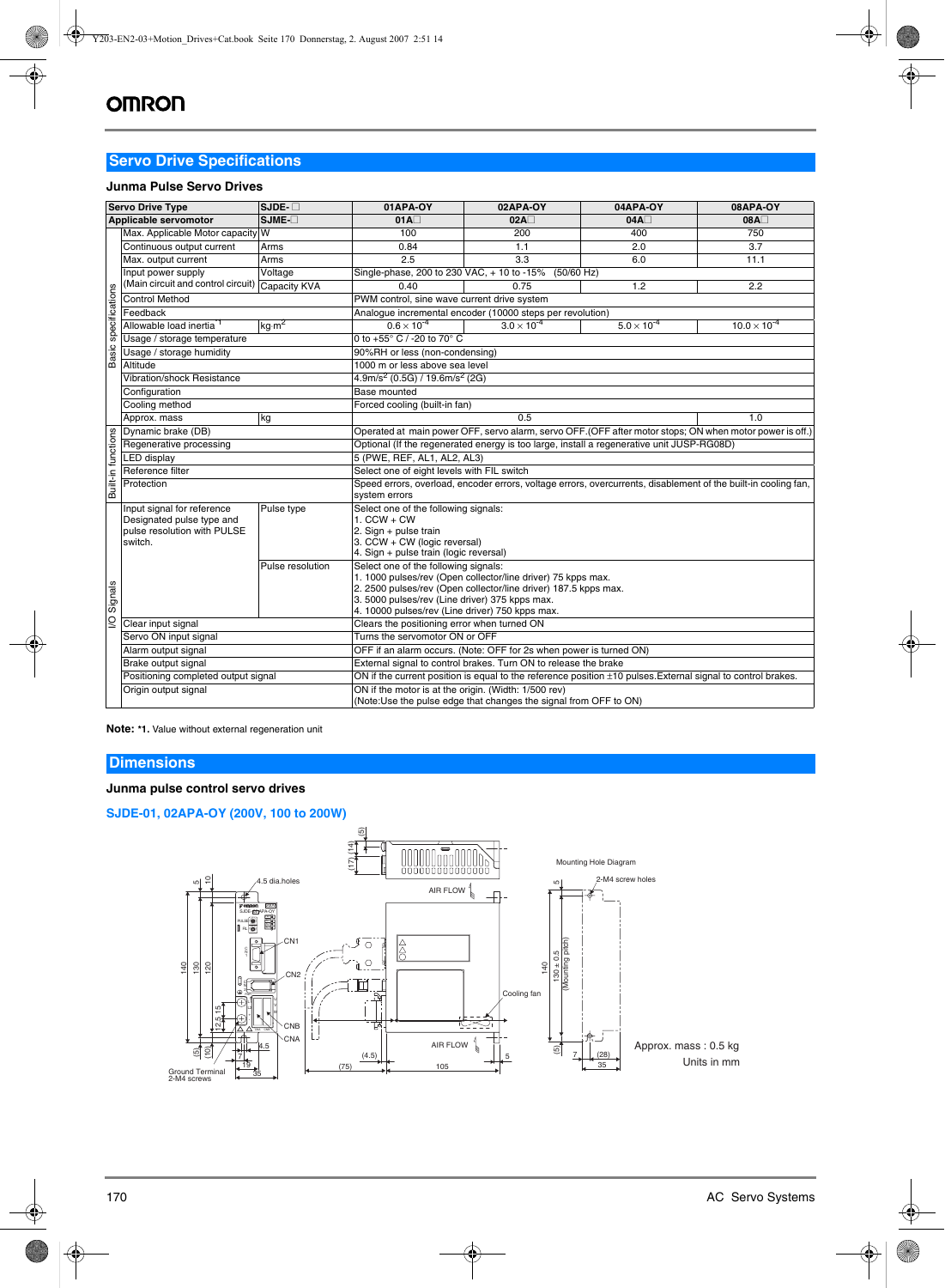#### **SJDE-04APA-OY (200V, 400W)**





#### **Ordering Information**

#### **Junma Pulse Servo Drive Configuration**